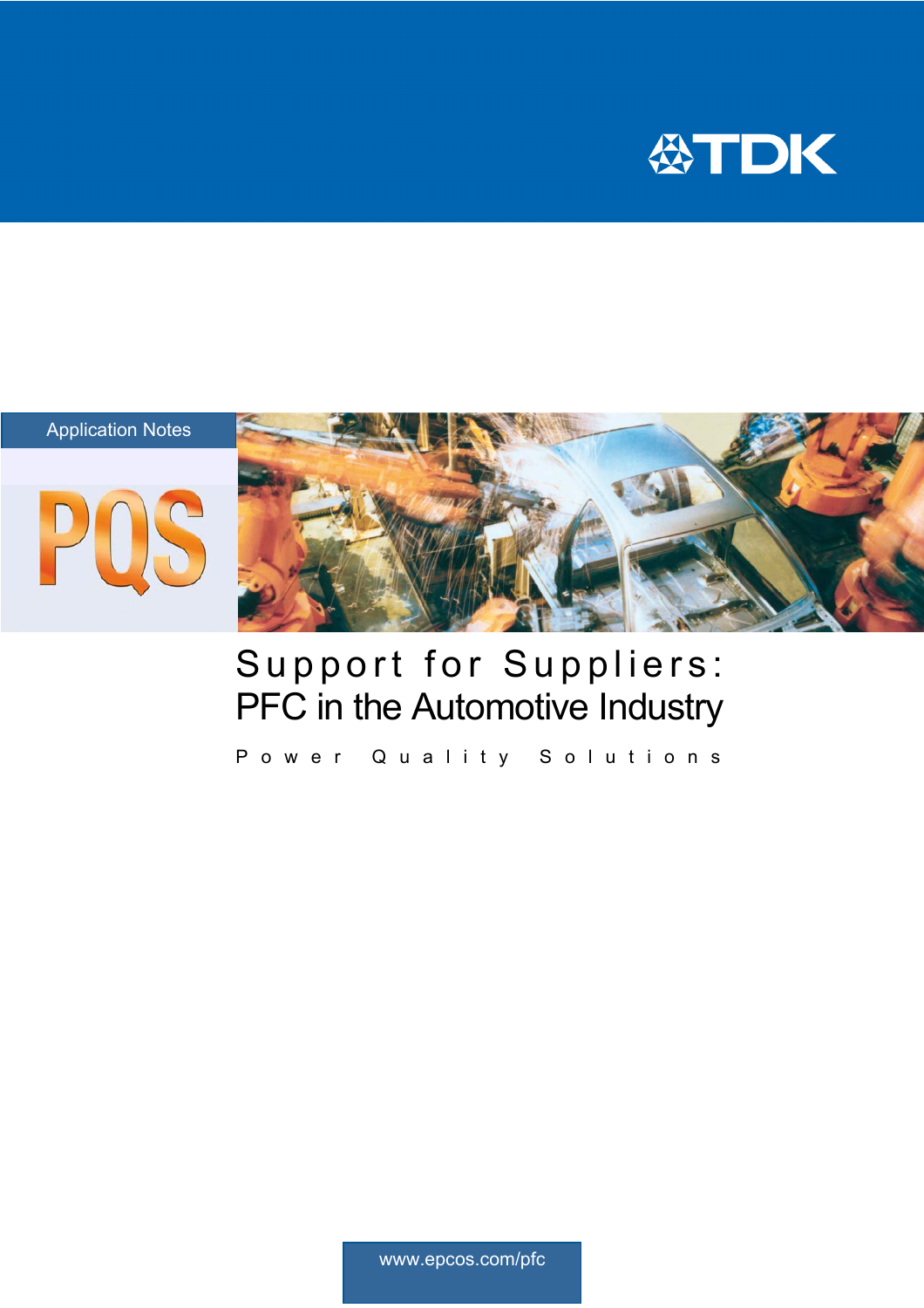

The collection of "PQS Application Notes" is a library with in-depth information on PFC applications, case studies and reference projects. It also serves as a helpdesk for all topics relating to PFC and PQS, is suitable for training purposes and is designed to answer frequently asked questions.

Each issue will focus on a particular application topic, a specific solution or a topic of general interest. The aim is to share the extensive knowledge gained globally by EPCOS PFC experts with regional staff who deal with PFC and PQS. The authors of the PQS Application Notes have extensive experience in the field of PFC and PQS and a professional background as electrical/design engineers or product marketing managers throughout the world.

These PQS Application Notes are issued from time to time and can be downloaded from the EPCOS Internet under www.epcos.com/pfc

Please contact the EPCOS PM department in Munich if you wish to receive the latest issue of the PQS Application Notes automatically by e-mail. A list with available titles may also be obtained from the PM department in Munich.

#### **Important Notes**

Some parts of this publication contain statements about the suitability of our products for certain areas of application. These statements are based on our knowledge of typical requirements that are often placed on our products for a particular customer application. It is incumbent on the customer to check and decide whether a product is suitable for use in a particular application. This Application Note may be changed from time to time without prior notice. Our products are described in detail in our data sheets. The Important Notes (www.epcos.com/ImportantNotes) and the product-specific warnings and cautions must be observed. All relevant information is available through our sales offices.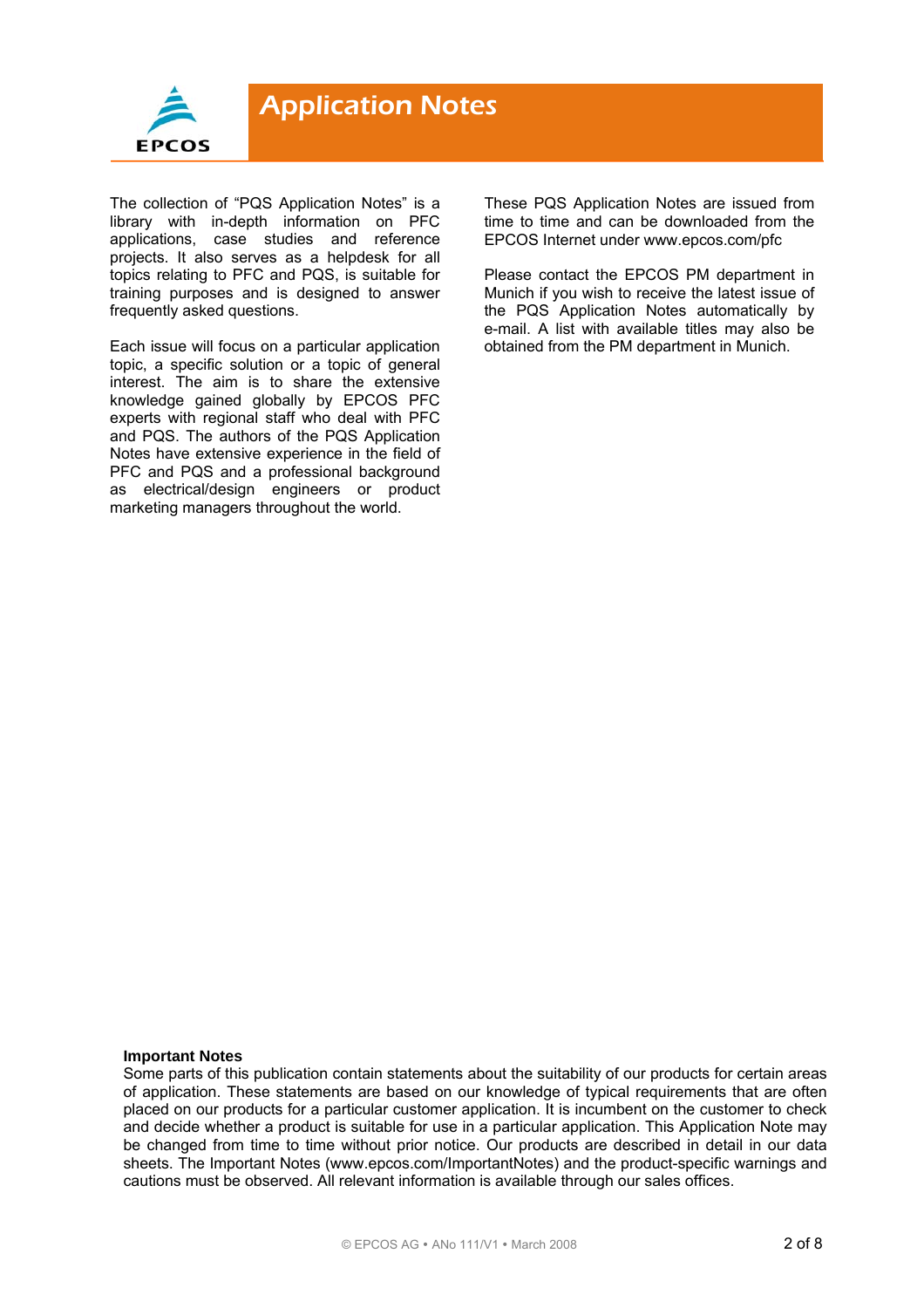

#### **Foreword**

Manufacturing parts for the automotive industry is a very important business, as the driver's wellbeing depends on the functionality and reliability of the various parts. So the production equipment must guarantee a high degree of precision and quality.

To ensure a continuously high level of production, Ege Indüstri A.Ş. of Turkey decided to invest in a harmonic PFC system – an investment that has already paid off by providing a high and constant level of power quality.



#### **The Author**

*Ayşe Kartal* is part of the PFC product marketing team at EPCOS HQ/Munich, responsible for product marketing for selected countries. Before joining the PFC department in Munich, she worked for EPCOS Turkey Sales. In that position, she gained professional experience in applications including harmonic measurements and all kinds of power quality solutions.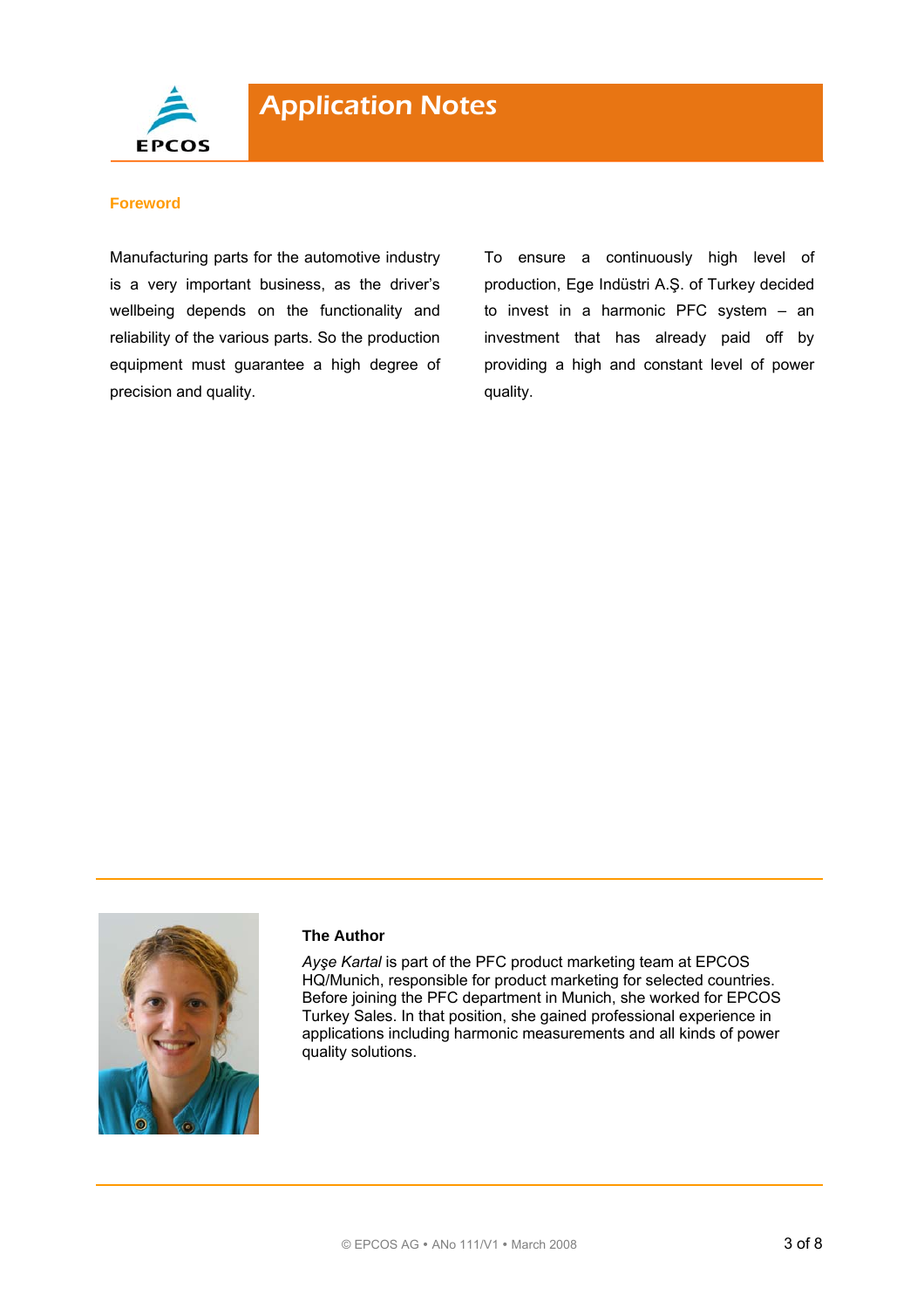

**Application Notes**<br>Support for Suppliers: PFC in the Automotive Industry

### **Contents**

| 1.          |  |  |
|-------------|--|--|
| I.          |  |  |
|             |  |  |
|             |  |  |
| 2.          |  |  |
|             |  |  |
| <b>Tara</b> |  |  |
|             |  |  |
|             |  |  |
|             |  |  |
|             |  |  |
|             |  |  |
| 3.          |  |  |
|             |  |  |
|             |  |  |
|             |  |  |
| 4.          |  |  |
| 5.          |  |  |
| 6.          |  |  |
| 7.          |  |  |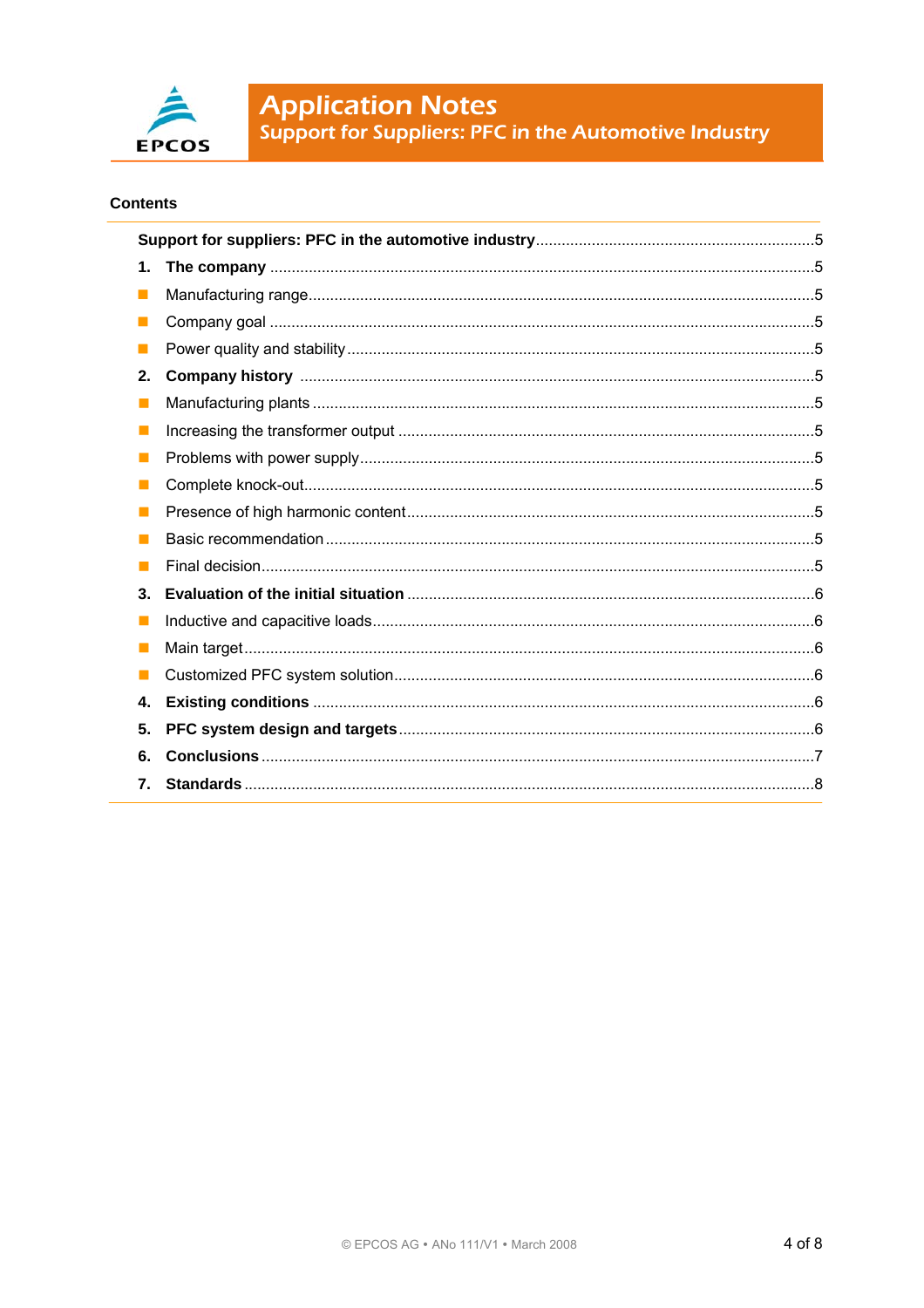

#### Power Factor Correction

## **Support for Suppliers: PFC in the Automotive Industry**

Building model cars has been a popular hobby since the middle of the last century, when the first wooden kits appeared. There is now a large community of collectors of scale car models, which arrive in their homes in a huge number of single components – more than 300 pieces are not unusual!

Considering the variety of single parts needed to build a small model car, one can imagine how many parts are required to build a real one: body, brakes, axles, wheels, steering mechanism, gear box… ad infinitum!

Component suppliers for the automotive industry specialize in producing the components that will finally end up as a status symbol, a family car or simply a means of transportation.

#### 1. The company

Ege Endüstri A.Ş. of Izmir, Turkey, specializes in **manufacturing commercial vehicle axles and axle components including fabricated axle housings and tag axles**.

The **company's goal** of "becoming the preferred business partner for our customers by exceeding their expectations in supplying the best quality products, understanding their requirements and maintaining a good relationship with them" was in jeopardy due to problems with **power quality and stability.**



**Fig. 1:** Ege Endüstri A.Ş. – supplier to the automotive industry

#### 2. Company history

1974: Ege Endüstri A.Ş. was founded to serve the Turkish automotive manufacturing industry.

1986: Ege Endüstri floated on the Istanbul Stock Market

1987: Ege Fren, a joint venture with Arvin Meritor USA *(previously Rockwell),* founded*.*

1990: Bayraktar Holding acquired the majority of the shares.

Ege Endüstri's products are used by most of the world's commercial vehicle manufacturers.

The company operates **two manufacturing plants**, both located in Izmir, the main plant in Pinarbasi and the second in the Aegean Free Zone. It manufactures axle components, axle housings, trailer axle beams, front axle beams, steering knuckles, front-axle linkage components, suspension components as well as axle assemblies.

When the transformer output at the Pinarbasi plant had reached its limits, technical experts from Siemens were called in to make a proposal for **increasing the transformer output** from 1,250 kVA to 3,150 kVA. During their meetings with the various facility managers, they heard about the **power supply problems** that Ege Endüstri was experiencing. Several breakdowns and failures each week had a serious negative impact on production capability. Cases of burnt-out PCB cards were reported, meaning a **complete knock-out** for the "brain" of the production equipment. As these cards need a specific voltage and current, the experts suspected the **presence of a high harmonic content** in the grid. Harmonics place an additional load on the grid due to unforeseen voltages and currents – an extremely undesirable phenomenon. The **basic recommendation** was to install a PFC system to supply the needed reactive power to the load, thus utilizing the transformer in a more economical way. In view of the evidence of harmonics in the grid, however, the **final decision** was to install a detuned PFC system. By using an anti-resonance harmonic filter, the harmonics were significantly reduced.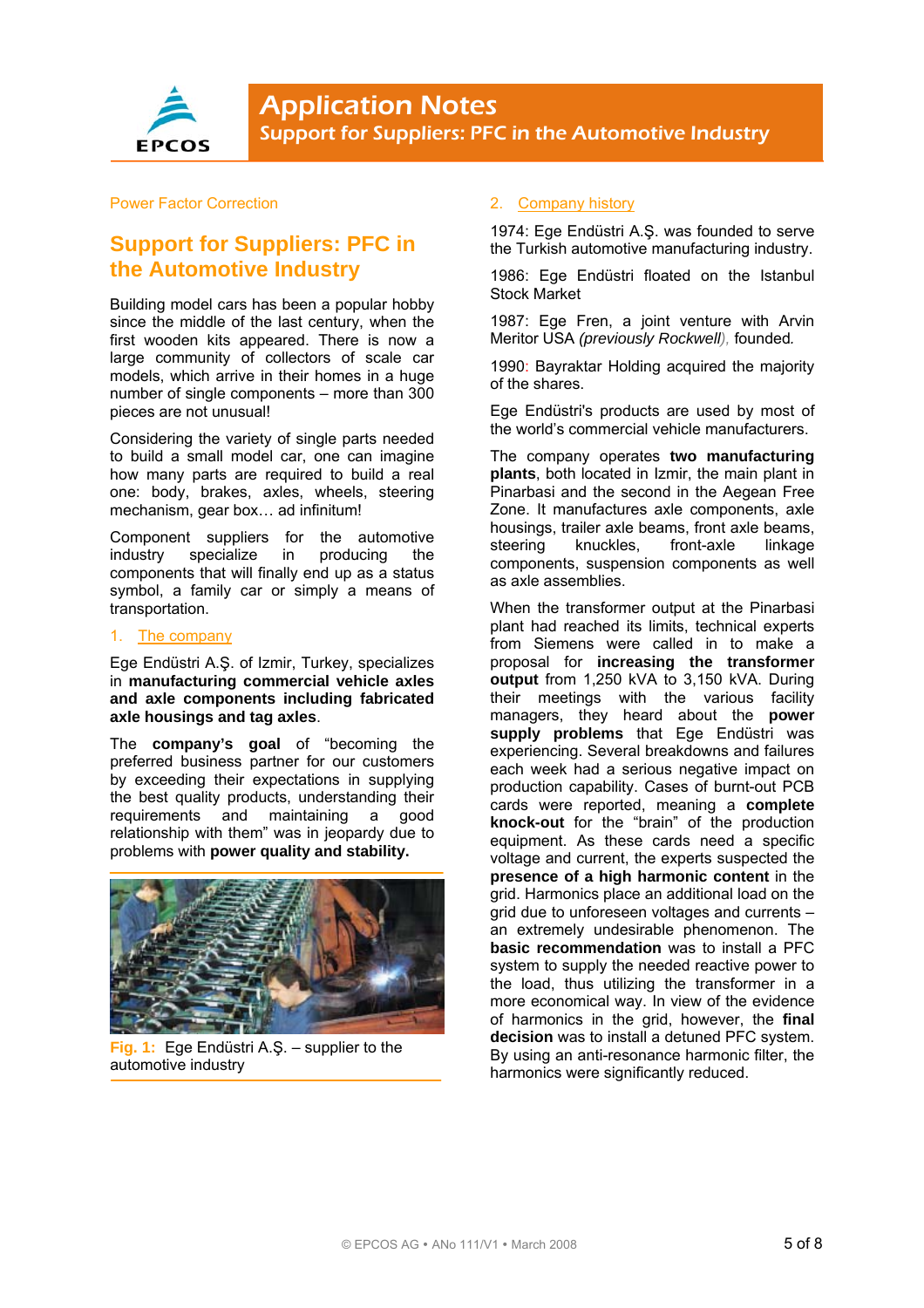



**Fig. 2:** The plant at Pinarbasi with a production area of 14,800 square meters

#### 3. Evaluation of the initial situation

Ege Endüstri had installed two transformers of 1,250 kVA each at their Pinarbasi plant. **Inductive loads** of 12% and **capacitive loads** of 7% caused eight to ten system failures per month. The **main target** was to reduce the load ratio and to stabilize the power supply by reducing the harmonic content. Evrim Elektrik, a panel building company, was called in to design a **customized PFC system solution**.



**Fig. 3:** Ege Endüstri – products for the automotive industry

#### 4. Existing conditions

Kind of loads: Compressors, water pumps, lighting, air-conditioning, cooling, presses, CNC machines, welding machines, cranes, water motors.

| Inductive load     | 12%              |
|--------------------|------------------|
| Capacitive load    | 7%               |
| Operating time     | 24 hours per day |
| Transformer rating | 2 x 1,250 kVA    |



#### **Fig. 4:** Production equipment

5. PFC system design and targets

| Transformer rating | 1 existing transformer<br>1,250 kVA                           |
|--------------------|---------------------------------------------------------------|
|                    | 1 new transformer<br>3,150 kVA                                |
| Detuned PFC system | 1,875 kvar at 400 V for<br>3,150 kVA transformer              |
| Capacitor voltage  | 440 V                                                         |
| Capacitor types    | MKK PhaseCap                                                  |
| Steps              | 1 x 25 kvar + 1 x 50<br>kvar + 2 x 100 kvar<br>+ 8 x 200 kvar |
| Detuning factor    | 5.67 %                                                        |
| Inductive load     | Reduction to 3%                                               |
| Capacitive load    | Reduction to 3%                                               |



#### **Fig. 5:** Comparison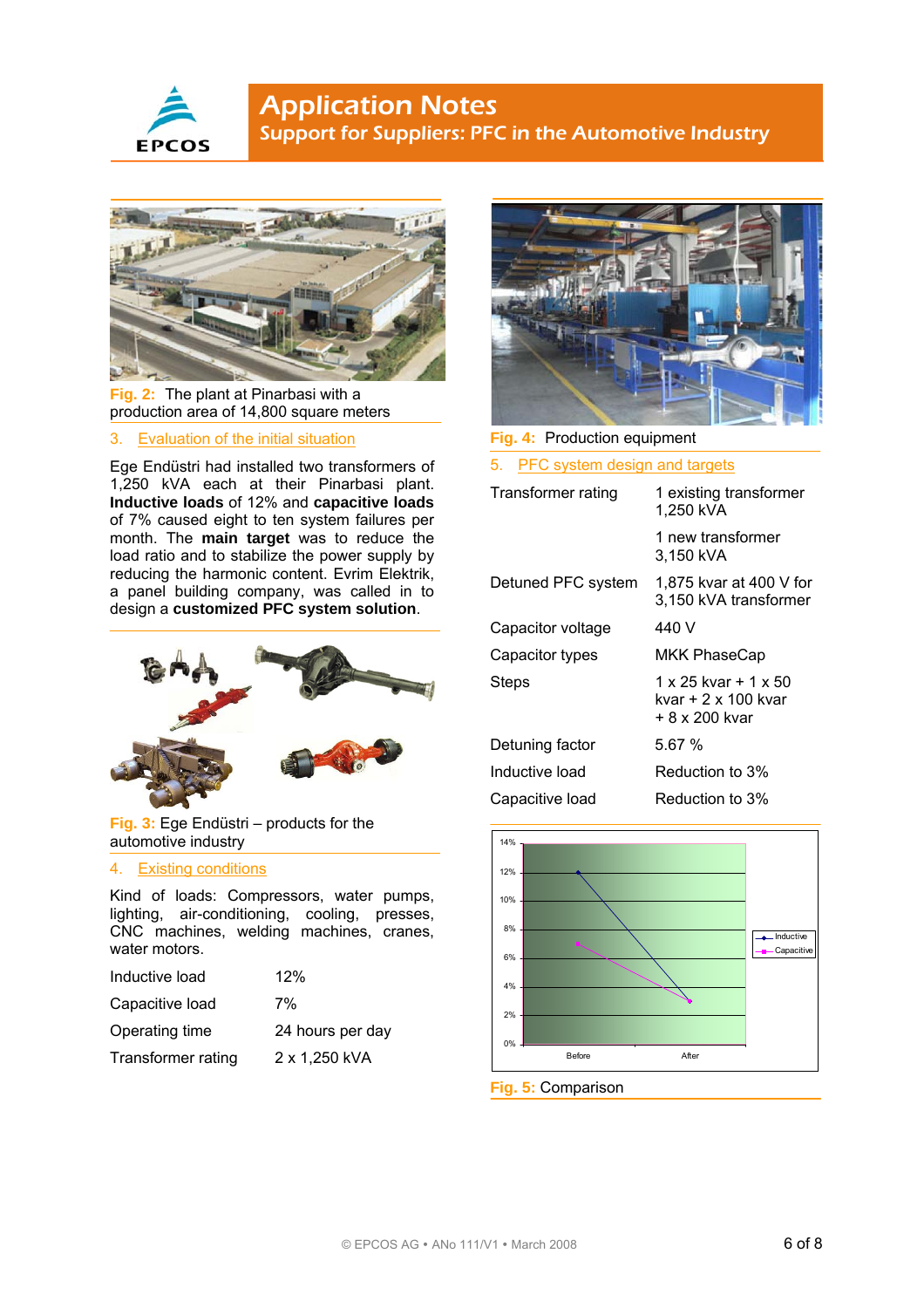



**Fig. 6:** PQS components: PFC capacitor, PF controller, harmonic filter

#### 6. Conclusions

Mr. Nida Gürtan Civaner, who is in charge of all electrical and electronic systems at Ege Endüstri, defined the targets of the new PFC



system as follows: to reduce the harmonic content in order to prevent production downtimes due to failures of PCB<br>cards and to cards and to reduce the ratio of capacitive and inductive power. Both targets were reached – failures due to harmonics

have now been eliminated and the ratio of capacitive and inductive loads was reduced to 3%. After putting the new PFC system into operation, Mr. Civaner said:

"Before the new PFC system was installed, we used to suffer from PCB card failures at least every three days – an unbearable situation! It really cost us a lot of time and money… those cards are very expensive. The new PFC solution has eliminated the failures due to harmonics and we can keep our capacitance at a stable level!"